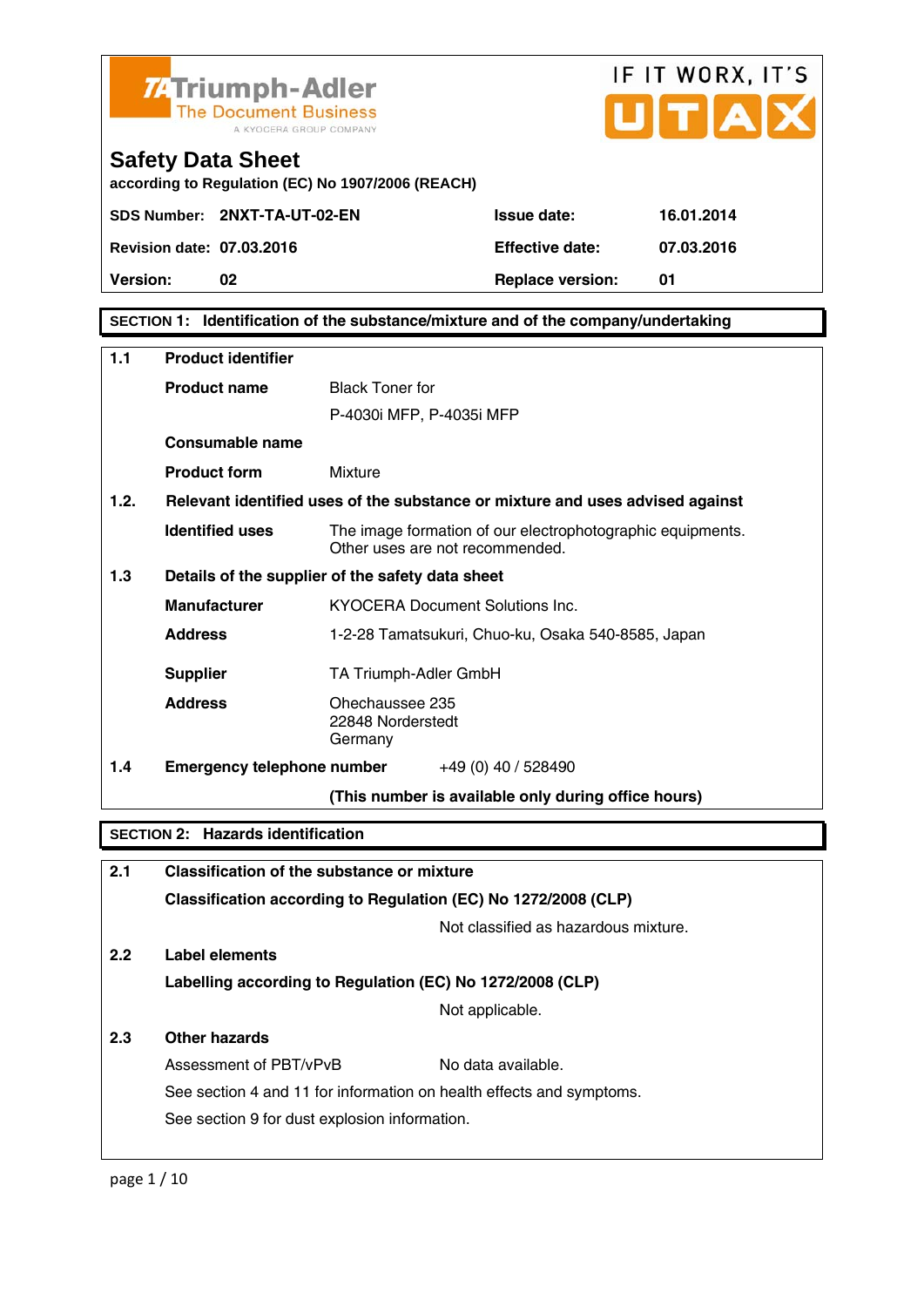|                                                                                                                 | 7. Triumph-Adler<br><b>Safety Data Sheet</b>                                                                                                                                                            | <b>The Document Business</b><br>A KYOCERA GROUP COMPANY<br>according to Regulation (EC) No 1907/2006 (REACH) |                           |                         | IF IT WORX, IT'S<br>UITA                                                     |
|-----------------------------------------------------------------------------------------------------------------|---------------------------------------------------------------------------------------------------------------------------------------------------------------------------------------------------------|--------------------------------------------------------------------------------------------------------------|---------------------------|-------------------------|------------------------------------------------------------------------------|
|                                                                                                                 | SDS Number: 2NXT-TA-UT-02-EN                                                                                                                                                                            |                                                                                                              | Issue date:               |                         | 16.01.2014                                                                   |
|                                                                                                                 | <b>Revision date: 07.03.2016</b>                                                                                                                                                                        |                                                                                                              |                           | <b>Effective date:</b>  | 07.03.2016                                                                   |
| Version:                                                                                                        | 02                                                                                                                                                                                                      |                                                                                                              |                           | <b>Replace version:</b> | 01                                                                           |
|                                                                                                                 |                                                                                                                                                                                                         | <b>SECTION 3: Composition/information on ingredients</b>                                                     |                           |                         |                                                                              |
| 3.1                                                                                                             | <b>Substances</b>                                                                                                                                                                                       |                                                                                                              |                           |                         |                                                                              |
|                                                                                                                 | This product is a mixture.                                                                                                                                                                              |                                                                                                              |                           |                         |                                                                              |
| 3.2                                                                                                             | <b>Mixtures</b>                                                                                                                                                                                         |                                                                                                              |                           |                         |                                                                              |
|                                                                                                                 | Chemical name                                                                                                                                                                                           |                                                                                                              | CAS-No                    | [Weight %]              |                                                                              |
|                                                                                                                 | Polyester resin                                                                                                                                                                                         |                                                                                                              | confidential              | 40-50                   |                                                                              |
|                                                                                                                 | Magnetite                                                                                                                                                                                               |                                                                                                              | confidential              | 35-45                   |                                                                              |
|                                                                                                                 | Wax<br>Amorphous silica                                                                                                                                                                                 |                                                                                                              | confidential<br>7631-86-9 | $1 - 5$<br>< 2          |                                                                              |
|                                                                                                                 | Titanium dioxide                                                                                                                                                                                        |                                                                                                              | 13463-67-7                | < 1                     |                                                                              |
|                                                                                                                 | Information of Ingredients<br>(1) Substance which present a health or environmental hazard within the meaning of CLP:<br>None.<br>(2) Substance which are assigned Community workplace exposure limits: |                                                                                                              |                           |                         |                                                                              |
|                                                                                                                 |                                                                                                                                                                                                         | None.                                                                                                        |                           |                         |                                                                              |
| (3) Substance which are PBT or vPvB in accordance with the criteria set out in Annex XIII of<br>REACH:<br>None. |                                                                                                                                                                                                         |                                                                                                              |                           |                         |                                                                              |
|                                                                                                                 | (4) Substance which are included in the list established in accordance with Article 59(1) of<br><b>REACH (SVHC):</b><br>None.                                                                           |                                                                                                              |                           |                         |                                                                              |
|                                                                                                                 |                                                                                                                                                                                                         | See section 16 for the full text of the H statements declared above.                                         |                           |                         |                                                                              |
| <b>SECTION 4: First aid measures</b>                                                                            |                                                                                                                                                                                                         |                                                                                                              |                           |                         |                                                                              |
| 4.1                                                                                                             |                                                                                                                                                                                                         | <b>Description of first aid measures</b>                                                                     |                           |                         |                                                                              |
|                                                                                                                 |                                                                                                                                                                                                         | General information: No data available.                                                                      |                           |                         |                                                                              |
|                                                                                                                 | Inhalation:                                                                                                                                                                                             | doctor in case of such symptoms as coughing.                                                                 |                           |                         | Remove from exposure to fresh air and gargle with plenty of water. Consult a |
|                                                                                                                 |                                                                                                                                                                                                         | Skin Contact: Wash with soap and water.                                                                      |                           |                         |                                                                              |
|                                                                                                                 |                                                                                                                                                                                                         |                                                                                                              |                           |                         |                                                                              |

 **Eye Contact:** Flush with water immediately and see a doctor if irritating.

**Ingestion:** Rinse out the mouth. Drink one or two glasses of water to dilute. Seek medical treatment if necessary.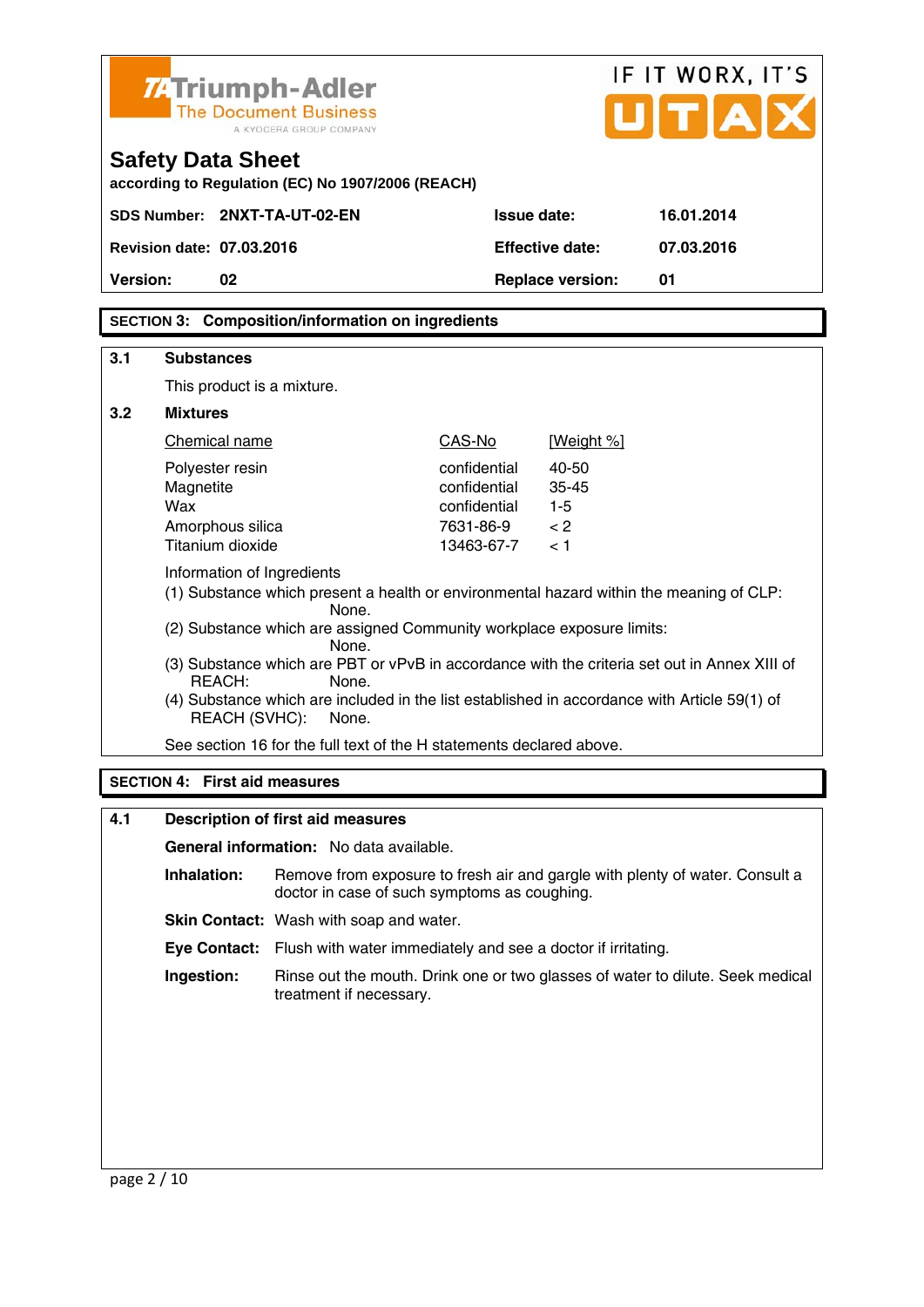

# IF IT WORX, IT'S ПТА

# **Safety Data Sheet**

**according to Regulation (EC) No 1907/2006 (REACH)** 

|                                  | SDS Number: 2NXT-TA-UT-02-EN | <b>Issue date:</b>      | 16.01.2014 |
|----------------------------------|------------------------------|-------------------------|------------|
| <b>Revision date: 07.03.2016</b> |                              | <b>Effective date:</b>  | 07.03.2016 |
| <b>Version:</b>                  | 02                           | <b>Replace version:</b> |            |

# **4.2 Most important symptoms and effects, both acute and delayed**  Potential health effects and symptoms **Inhalation:** Prolonged inhalation of excessive dusts may cause lung damage. Use of this

 product as intended does not result in prolonged inhalation of excessive toner dusts.

**Skin Contact:** Unlikely to cause skin irritation.

**Eye Contact:** May cause transient eye irritation.

**Ingestion:** Use of this product as intended does not result in ingestion.

# **4.3 Indication of any immediate medical attention and special treatment needed**

No additional information available.

# **SECTION 5: Firefighting measures**

# **5.1 Extinguishing media**

## **Suitable Extinguishing media**

Water spray, foam, powder, CO<sub>2</sub> or dry chemical

### **Unsuitable Extinguishing media**

None specified.

# **5.2 Special hazards arising from the substance or mixture**

Hazardous combustion products: Carbon dioxide, Carbon monoxide

### **5.3 Advice for firefighters**

 Pay attention not to blow away dust. Drain water off around and decrease the atmosphere temperature to extinguish the fire.

### **Protection equipment for firefighters**

None specified.

# **SECTION 6: Accidental release measures**

# **6.1 Personal precautions, protective equipment and emergency procedures**

 Avoid inhalation, ingestion, eye and skin contact in case of accidental release. Avoid formation of dust. Provide adequate ventilation.

### **6.2 Environmental precautions**

Do not allow to enter into surface water or drains.

# **6.3 Methods and material for containment and cleaning up**

Gather the released powder not to blow away and wipe up with a wet cloth.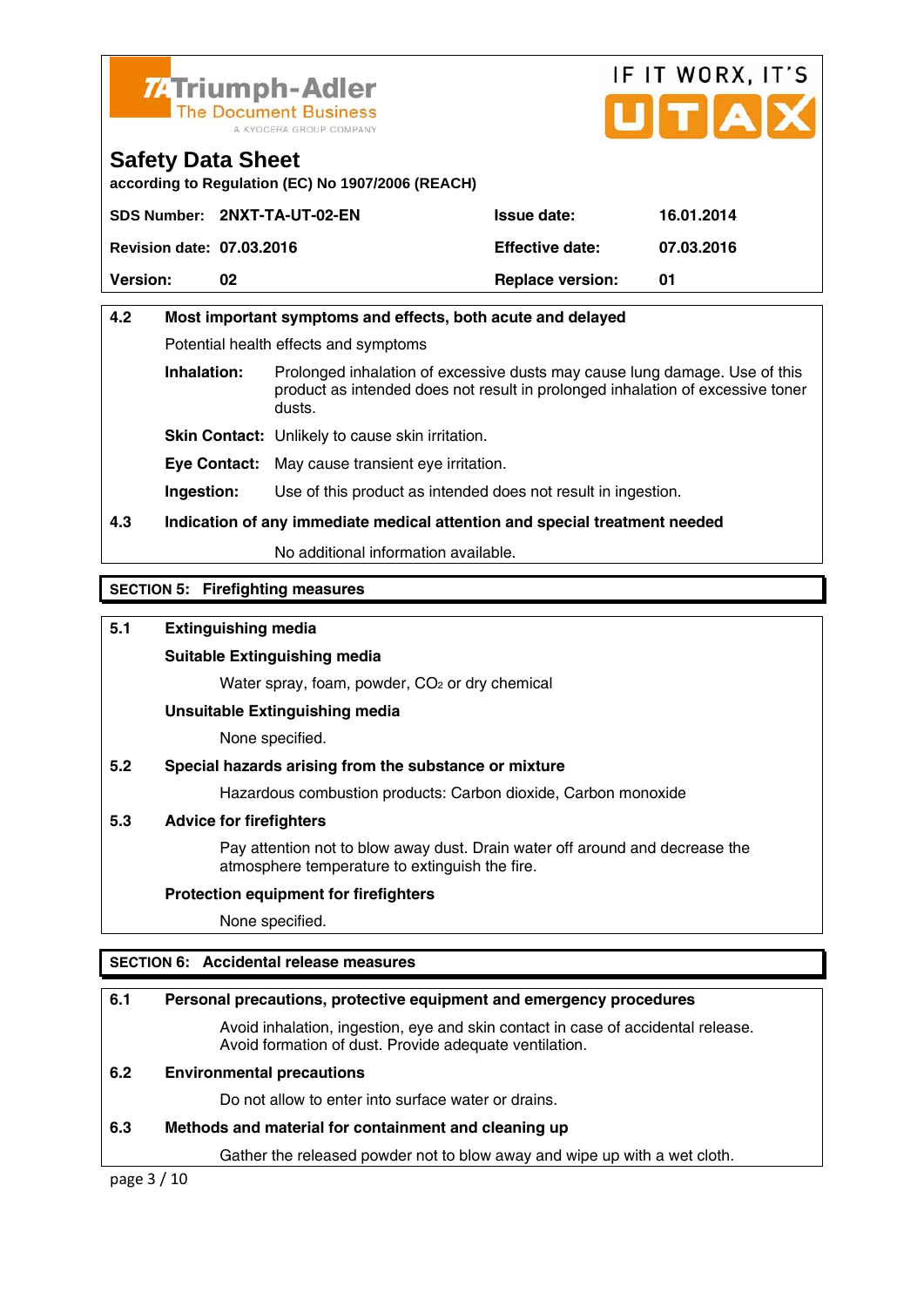

**according to Regulation (EC) No 1907/2006 (REACH)** 

**SDS Number: 2NXT-TA-UT-02-EN Issue date: 16.01.2014** 

**Revision date: 07.03.2016 Effective date: 07.03.2016** 

**Version:** 02 **Details CONFING PREPARE VERSION: 01 Replace version: 01** 

# **6.4 Reference to other sections**

See section 13 for disposal information.

# **SECTION 7: Handling and storage**

# **7.1 Precautions for safe handling**

 Do not attempt to force open or destroy the toner container or unit. See installation guide of this product.

# **7.2 Conditions for safe storage, including any incompatibilities**

Keep the toner container or unit tightly closed and store in a cool, dry and dark place. Keeping away from fire. Keep out of the reach of children.

# **7.3 Specific end uses**

No additional information available.

# **SECTION 8: Exposure controls/personal protection**

### **8.1 Control parameters**

# **US ACGIH Threshold Limit Values (TWA)**

Particles: 10mg/m<sup>3</sup> (Inhalable particles) 3mg/m<sup>3</sup> (Respirable particles) Titanium dioxide: 10mg/m³

# **US OSHA PEL (TWA)**

Particles: 15mg/m<sup>3</sup> (Total dust) 5mg/m<sup>3</sup> (Respirable fraction)

Amorphous silica: 80mg/m<sup>3</sup>/%SiO<sub>2</sub> Titanium dioxide: 15mg/m<sup>3</sup> (Total dust)

IF IT WORX, IT'S

 **EU Occupational exposure limits: Directive (EC) 2000/39, (EC) 2006/15 und (EU) 2009/161** 

Not listed.

# **8.2 Exposure controls**

### **Appropriate engineering controls**

Special ventilator is not required under normal intended use. Use in a well ventilated area.

# **Personal protective equipment**

 Respiratory protection, eye protection, hand protection, skin and body protection are not required under normal intended use.

### **Environmental exposure controls**

No additional information available.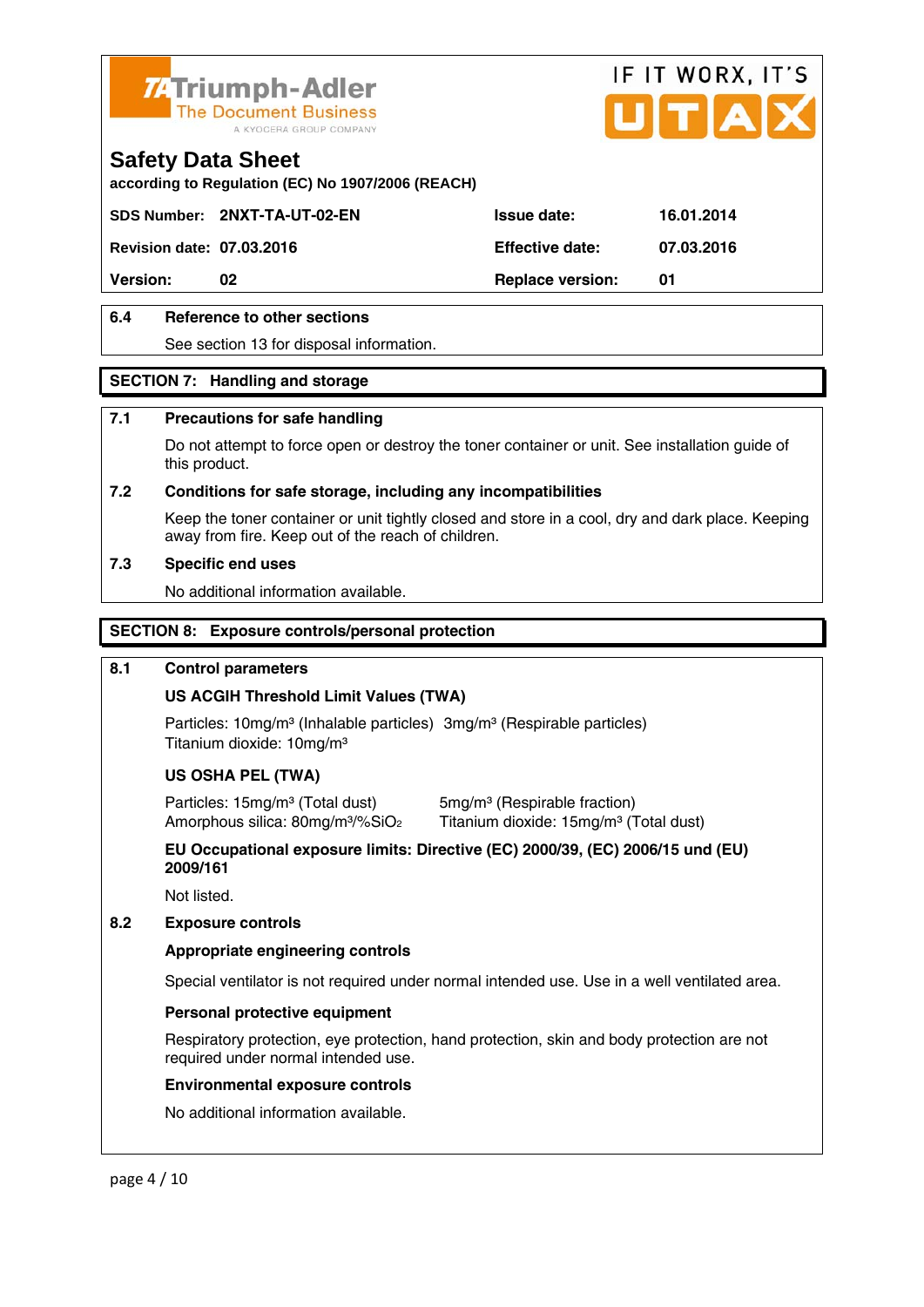



IF IT WORX, IT'S

# **SECTION 9: Physical and chemical properties**

## **9.1 Information on basic physical and chemical properties**

### **Appearance**

|           | Physical state                         | Solid (fine powder)        |
|-----------|----------------------------------------|----------------------------|
| Color     |                                        | <b>Black</b>               |
| Odor      |                                        | Odorless                   |
|           | Odor threshold                         | No data available.         |
| рH        |                                        | No data available.         |
|           | Melting range [°C]                     | 125 (Toner)                |
|           | Initial boiling point [°C]             | No data available.         |
|           | Flash point [°C]                       | No data available.         |
|           | Evaporation rate                       | No data available.         |
|           | Flammability (solid, gas)              | No data available.         |
|           | Upper flammability or explosive limits | No data available.         |
|           | Lower flammability or explosive limits | No data available.         |
|           | Vapor pressure                         | No data available.         |
|           | Vapor density                          | No data available.         |
|           | Relative density [g/m <sup>3</sup> ]   | 1.5-2.0 (Toner)            |
|           | Solubility in water                    | Almost insoluble in water. |
|           | Partition coefficient: n-octanol/water | No data available.         |
|           | Auto-ignition temperature [°C]         | No data available.         |
|           | Decomposition temperature [°C]         | No data available.         |
| Viscosity |                                        | No data available.         |
|           | <b>Explosive properties</b>            | No data available.         |
|           | Oxidizing properties                   | No data available.         |
|           |                                        |                            |

### **9.2 Other information**

 Dust explosion is improbable under normal intended use. Experimental explosiveness of toner is classified into the same rank such kind of powder as flour, dry milk and resin powder according to the pressure rising speed.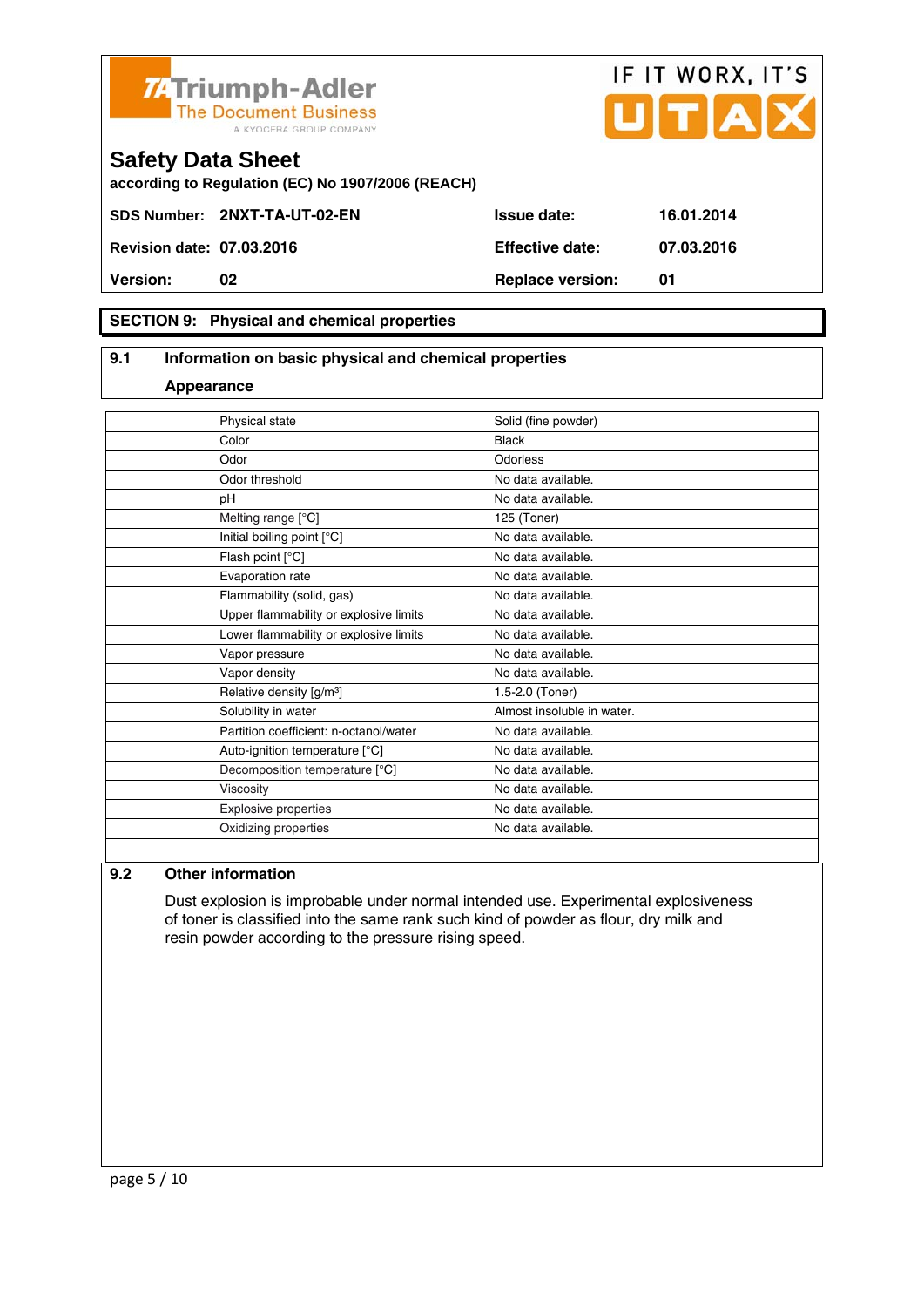

# IF IT WORX, IT'S

# **Safety Data Sheet**

**according to Regulation (EC) No 1907/2006 (REACH)** 

**SDS Number: 2NXT-TA-UT-02-EN Issue date: 16.01.2014** 

**Revision date: 07.03.2016 Effective date: 07.03.2016** 

**Version:** 02 **Details CONFING PREPARE VERSION: 01 Replace version: 01** 

# **SECTION 10: Stability and reactivity**

# **10.1 Reactivity**

No data available.

# **10.2 Chemical stability**

This product is stable under normal conditions of use and storage.

# **10.3 Possibility of hazardous reactions**

Hazardous reactions will not occur.

# **10.4 Conditions to avoid**

None specified.

# **10.5 Incompatible materials**

None specified.

# **10.6 Hazardous decomposition products**

Hazardous decomposition products are not to be produced.

# **SECTION 11: Toxicological information**

# **11.1 Information on toxicological effects**

Based on available data, the classification criteria listed below are not met.

| Oral (LD <sub>50</sub> )            |  |
|-------------------------------------|--|
| Dermal (LD <sub>50</sub> )          |  |
| Inhalation (LC <sub>50</sub> (4hr)) |  |

 $>$ 2000mg/kg (rat)\* No data available. (Toner)  $>5.0$  mg/l (rat)\*

 **Skin corrosion/irritation** 

**Acute skin irritation** Non-irritant. (rabbit)\*

 **Serious eye damage/irritation** 

**Acute eye irritation** Minimal irritant. (rabbit)\*

 **Respiratory or skin sensitization** 

**Skin sensitization** Non-sensitizer. (mouse)\*

\*(based on test result of similar product) (Toner)

page 6 / 10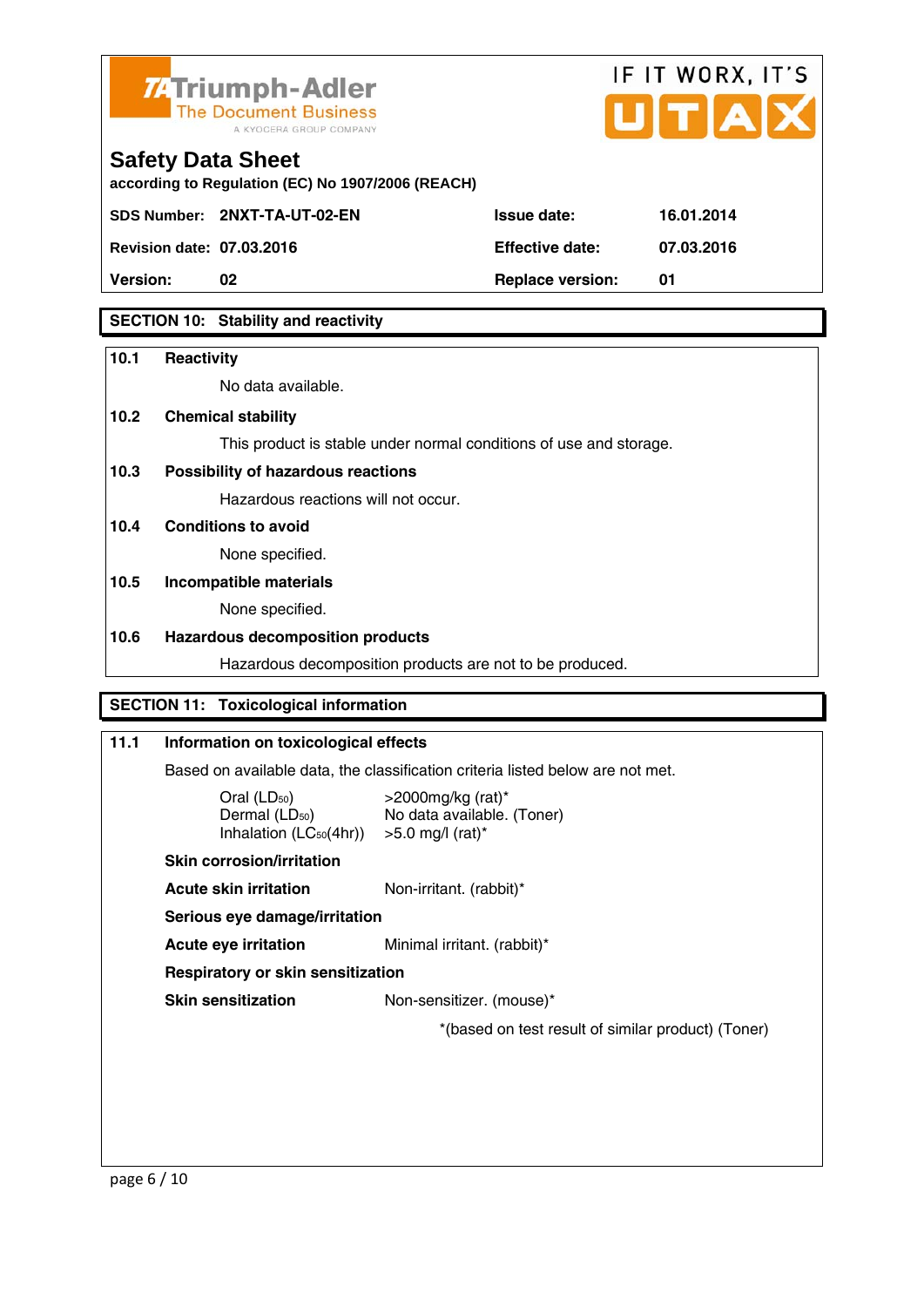

**according to Regulation (EC) No 1907/2006 (REACH)** 

|                                  | SDS Number: 2NXT-TA-UT-02-EN | <b>Issue date:</b>      | 16.01.2014 |
|----------------------------------|------------------------------|-------------------------|------------|
| <b>Revision date: 07.03.2016</b> |                              | <b>Effective date:</b>  | 07.03.2016 |
| <b>Version:</b>                  | 02                           | <b>Replace version:</b> | 01         |
|                                  |                              |                         |            |

### **11.1 Germ cell mutagenicity** Ames test is negative. (Toner) (Based on test result of constituent materials)

Information of Ingredients:

No mutagen according to MAK, TRGS905 und (EC) No 1272/2008 Annex VI.

### **Carcinogenicity**

Information of Ingredients:

 No carcinogen or potential carcinogen (except Titanium dioxide) according to IARC, Japan Association on Industrial Health, ACGIH, EPA, OSHA, NTP, MAK, California Proposition 65, TRGS 905 und (EC) No 1272/2008 Annex VI.

IF IT WORX, IT'S

 $ITTA$ 

 The IARC reevaluated Titanium dioxide as a Group 2B carcinogen (possibly carcinogenic to humans) as the result of inhalation exposure tests in rats. But, oral/skin tests does not show carcinogenicity (2). In the animal chronic inhalation studies for Titanium dioxide, the lung tumor was observed only in rats. It is estimated that this is attributed to the overload of rat´s lung clearance mechanism (overload phenomenon) (3). The inhalation of excessive Titanium dioxide does not occur in normal use of this product. Also, epidemiological studies to date have not revealed any evidence of the relation between occupational exposure to Titanium dioxide and respiratory tract diseases.

### **Reproductive toxicity**

Information of Ingredients:

 No reproductive toxicant according to MAK, California Proposition 65, TRGS 905 und (EC) No 1272/2008 Annex VI.

| <b>STOT-single exposure</b> | No data available. |
|-----------------------------|--------------------|
|-----------------------------|--------------------|

| <b>STOT-repeated exposure</b> | No data available. |
|-------------------------------|--------------------|
|-------------------------------|--------------------|

**Aspiration hazard** No data available.

### **Chronic effects**

 In a study in rats by chronic inhalation exposure to a typical toner, a mild to moderate degree of lung fibrosis was observed in 92% of the rats in the high concentration (16 mg/m<sup>3</sup>) exposure group, and a minimal to mild degree of fibrosis was noted in 22% of the animal in the middle  $(4mg/m<sup>3</sup>)$  exposure group (1). But no pulmonary change was reported in the lowest (1mg/m³) exposure group, the most relevant level to potential human exposures.

**Other Information** No data available.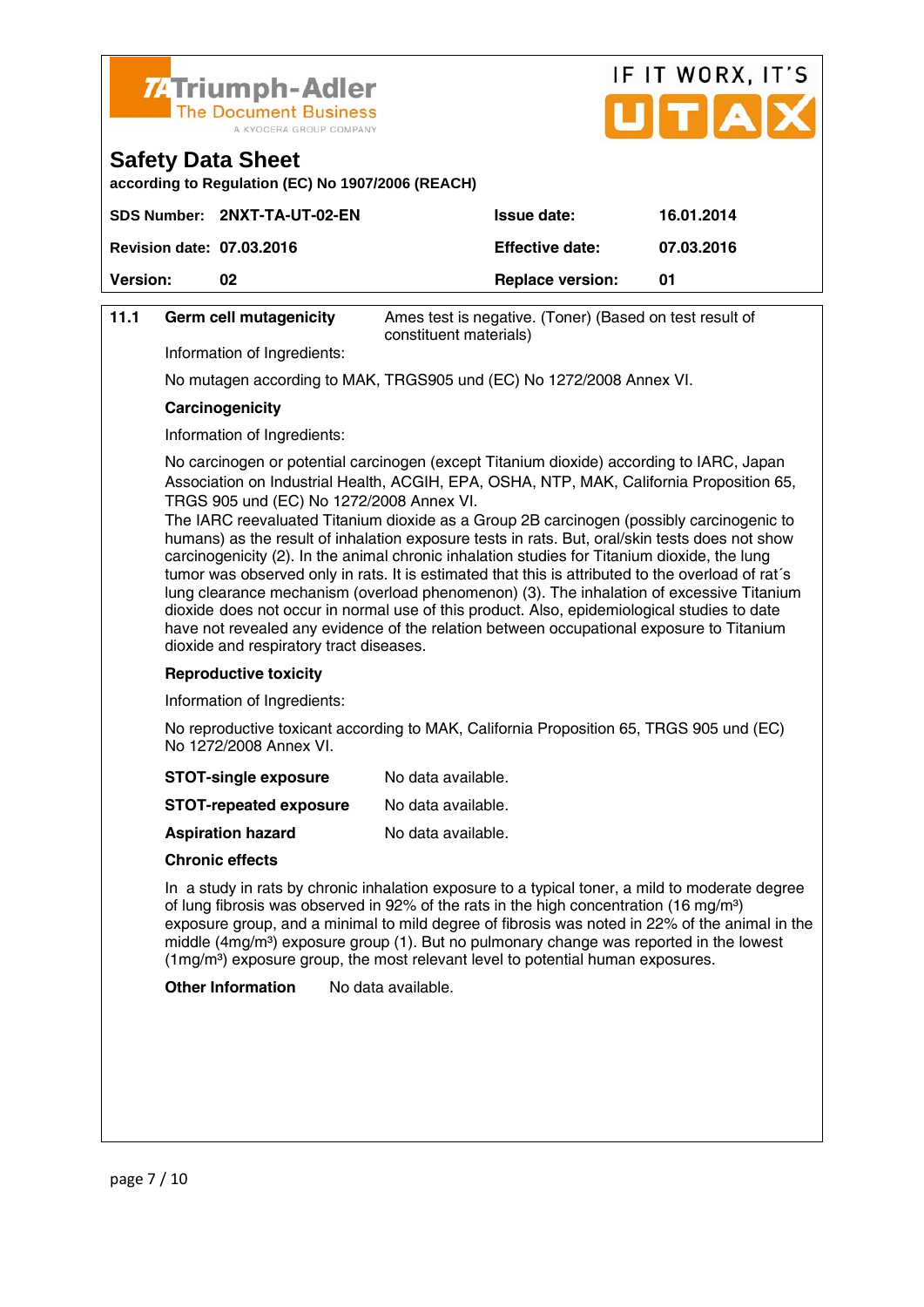

**according to Regulation (EC) No 1907/2006 (REACH)** 

**SDS Number: 2NXT-TA-UT-02-EN Issue date: 16.01.2014** 

**Revision date: 07.03.2016 Effective date: 07.03.2016** 

**Version:** 02 **Replace version:** 01

# **SECTION 12: Ecological information**

# **12.1 Toxicity**

No data available.

- **12.2 Persistence and degradability** No data available.
- **12.3 Bioaccumulative potential**

No data available.

**12.4 Mobility in soil** 

No data available.

**12.5 Results of PBT and vPvB assessment** 

No data available.

# **12.6 Other adverse effects**

No additional information available.

# **SECTION 13: Disposal considerations**

# **13.1 Waste treatment methods**

 Do not attempt to incinerate the toner container or unit and the waste toner yourself. Dangerous sparks may cause burn. Any disposal practice should be done under conditions which meet local, state and federal laws and regulations relating to waste (contact local or state environmental agency for specific rules).

IF IT WORX, IT'S

# **SECTION 14: Transport information**

| 14.1 | <b>UN-number</b>                  |
|------|-----------------------------------|
|      | None.                             |
| 14.2 | <b>UN Proper shipping name</b>    |
|      | None.                             |
| 14.3 | <b>Transport hazard class(es)</b> |
|      | None.                             |
| 14.4 | <b>Packing group</b>              |
|      | None.                             |
| 14.5 | <b>Environmental hazards</b>      |
|      | None.                             |

page 8 / 10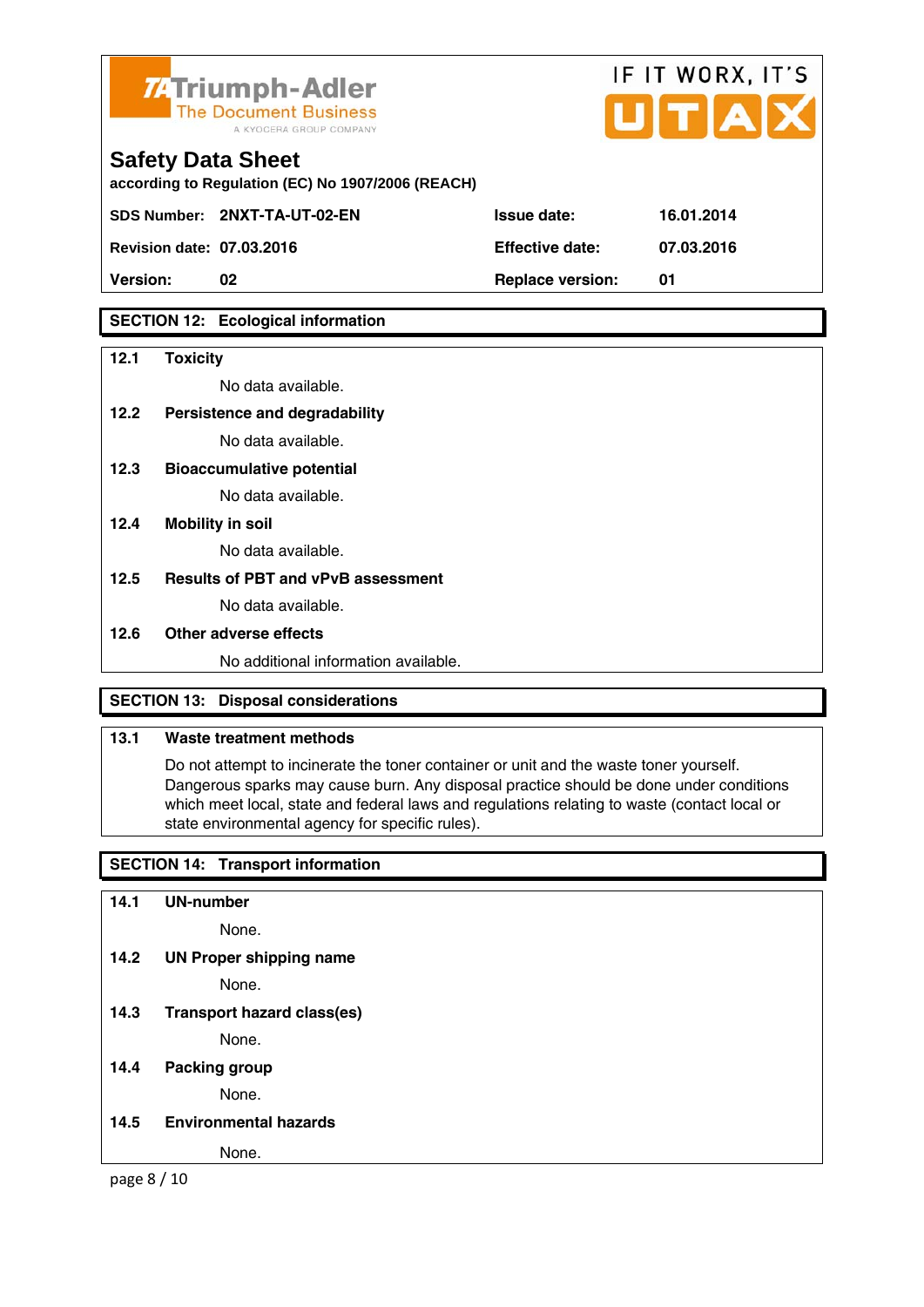



**according to Regulation (EC) No 1907/2006 (REACH)** 

|                                  | SDS Number: 2NXT-TA-UT-02-EN | <b>Issue date:</b>      | 16.01.2014 |
|----------------------------------|------------------------------|-------------------------|------------|
| <b>Revision date: 07.03.2016</b> |                              | <b>Effective date:</b>  | 07.03.2016 |
| <b>Version:</b>                  | 02                           | <b>Replace version:</b> | 01         |

# **14.6 Special precautions for user**

No additional information available.

# **14.7 Transport in bulk according to Annex II of MARPOL 73/78 and the IBC Code**

Not applicable.

# **SECTION 15: Regulatory information**

# **15.1 Safety, health and environmental regulations/legislation specific for the substance or mixture**

## **EU- regulations**

Regulation (EC) No 1005 / 2009 (on substances that deplete the ozone layer, Annex I and II): Not listed.

 Regulation (EC) No 850 / 2004 (on persistent organic pollutants, Annex I as amended): Not listed.

 Regulation (EC) No 689 / 2008 (concerning the export and import of dangerous chemicals, Annex I and V as amended):

Not listed.

 Regulation (EC) No 1907 / 2006 REACH Annex XVII as amended (Restrictions on use): Not listed.

Regulation (EC) No 1907 / 2006 REACH Annex XIV as amended (Authorizations): Not listed.

### **US-regulations**

All ingredients in this product comply with order under TSCA.

### **Canada regulations**

 This product is not a WHMIS-controlled product, since we consider it as a manufactured article.

## **15.2 Chemical Safety Assessment**

No data available.